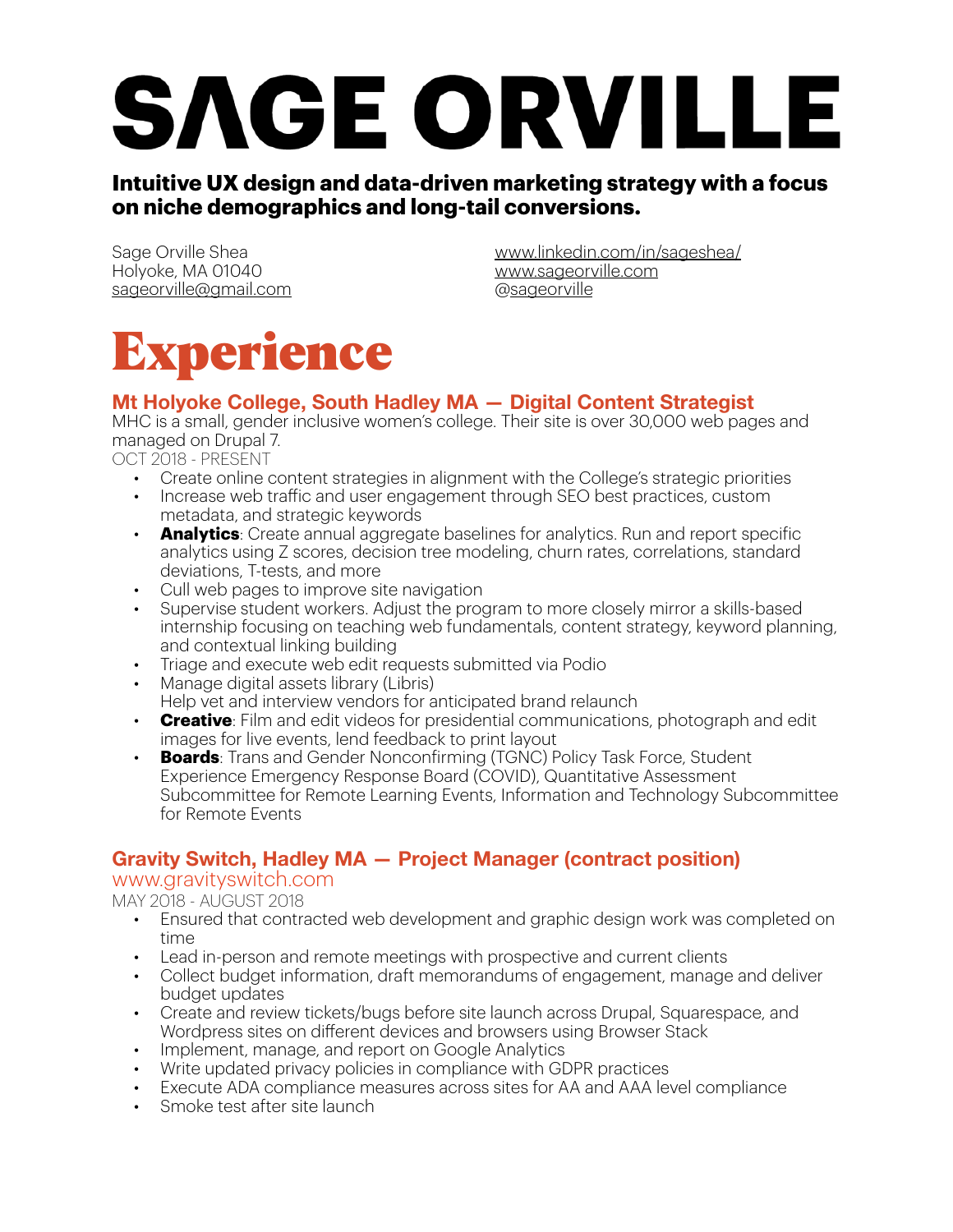#### **Sage Orville Photography, Holyoke MA— Business Owner, Lead Photographer and Videographer, Brand Strategist**

#### [www.sageorville.com](http://www.sageorville.com/)

#### MAY 2015 - PRESENT

- Manage client correspondence, identify needs, define scope, draft quotes. Work to understand clients' goals, brand, and priorities.
- Create fully inclusive media campaigns for clients including website building, branding work, photography, videos, social media posts (organic and PPC), and marketing analytics
- Manage social media platforms and track efficacy through Facebook Insights, Instagram Insights, Google Analytics, and Hotjar
- Properly set off camera flash, white balance, shutter speed, aperture, ISO, and exposure to ensure accurate coloring, lighting, and depth of field
- Edit photos in Adobe Lightroom with global edits, beauty edits, and more granular brush adjustments to stay in line with visual brand
- Edit video in Premiere Pro with transitions, stabilization, audio enhancements, layered video, screening effects, masking layers, color grading, etc.
- Published in BostonVoyager, The Valley Advocate, DapperQ, QWear, and Take Magazine with clients like Smith College, CLPP, Hampshire College, Rogue Life Arts, and Gateway City Arts

#### **Harold Grinspoon Foundation,** Agawam MA — *Data Management Associate*

HGF is an international non-profit that gives away over a quarter million Jewish children's books each month in partnership with over 200 partner communities

#### [www.pjlibrary.org](http://www.pjlibrary.org/)

JULY 2016 - MAY 2018

- Trained PJ Library implementing partners in enrollment process with specialized data management software
- Ran quarterly reports evaluating communities' performance to better highlight regions in need of assistance
- Created video training resources for communities
- Hosted in-house training for Microsoft Dynamics, NAV. Also created an extensive procedure manual for monthly processes
- Validated a high-volume of individual subscriber eligibility (3,000 monthly) for enrollment in numerous international programs such as PJ Library and PJ Our Way
- Prepared exported lists to be used for Facebook lookalike audiences
- Participated in monthly data validation processes culminating with the production of mailing lists for the fulfillment center through Microsoft Dynamics and advanced Excel functions such as Vlookup and Macros
- Geocoded maps for subscriber location using BatchGeo

#### **Agape Leaders Institute, Queens NY — Head Media Manager and Instructor**

JAN 2016 - MAY 2016

- Taught middle school students how to persuasively use rhetoric to convey information and strong argumentation
- Made dificult ideological principles accessible and helped students gain fast analytical skills
- Grew company recognition and support through media creation as primary photographer and videographer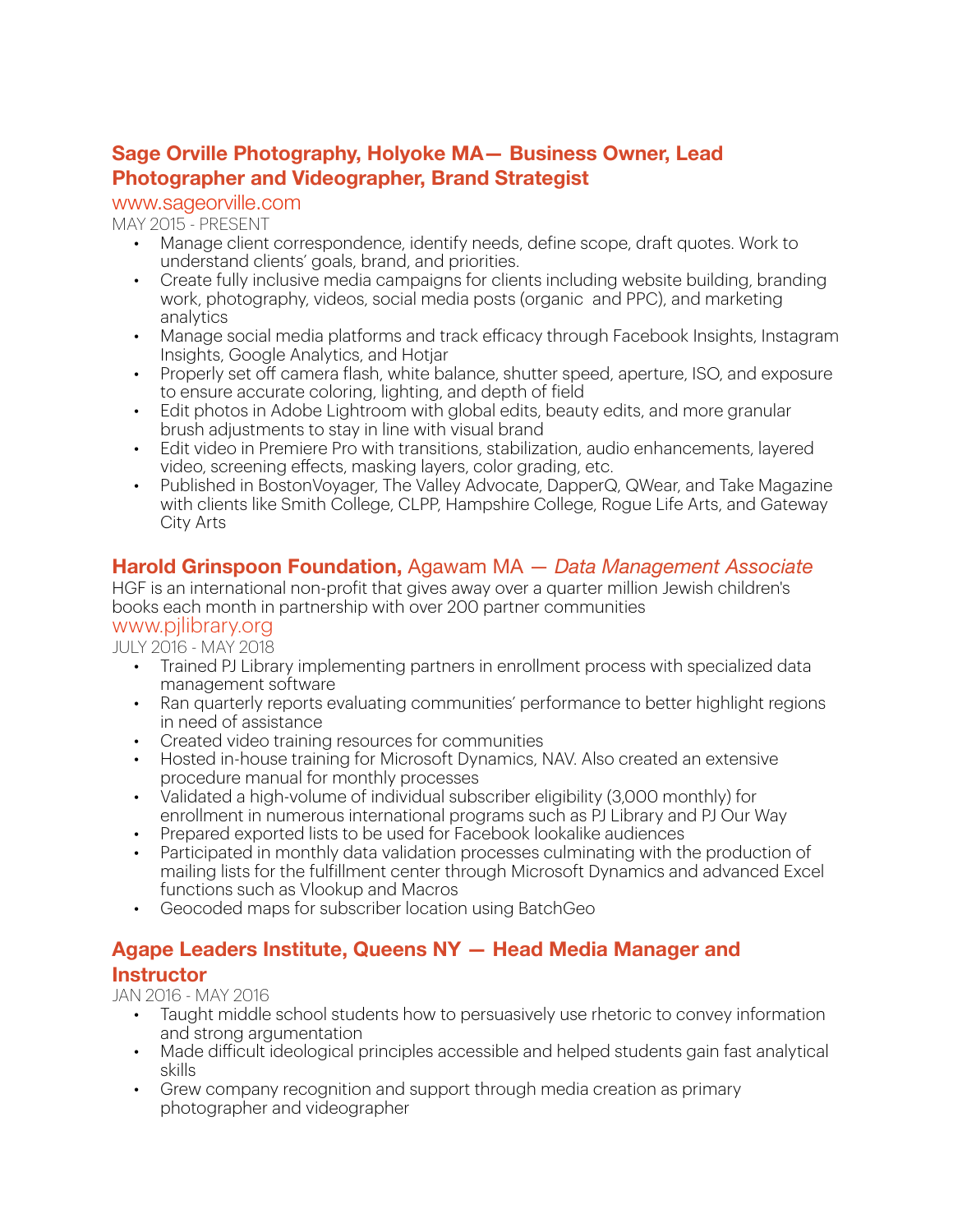• Coordinated with and worked alongside school staff for joint teaching efforts and scheduling

# Education

#### **Emerson College, Boston, MA — Digital Marketing and Marketing Analytics MA**

EXPECTED SUMMER 2020

• Online program, part time student

#### **St John's University, Jamaica NY — Clinical Psychology, BA**

DEC 2015

Philosophy and Sociology Minors

- Dean's List: 2012-2016
- Researched and wrote preliminary thesis pilot on the perception of microaggressions for racial minority communities and gender and sexual minorities
- Completion of 6 graduate courses with high marks
- **Honors**: Psi Chi, Phi Eta Sigma Honors Society
- Researcher and assistant lab manager at the **Ethnic Identity and Well-being Lab** and the **Neuro-Developmental Speech Perception Lab** responsible for data management, research method instruction, participant scheduling, leading meetings, and procedures manual creation

### Programs

#### **Adobe Suite**

Premiere Pro Adobe Spark Lightroom

#### **Database Management**

Microsoft Dynamics (NAV) Google Drive Suite Crystal Reports Libris

#### **Screen Recording**

Camtasia

#### **Project Management**

Trello Active Collab Podio

#### **Marketing & Analytics**

Google Analytics Hotiar My Data Studio Google My Business **MozBar** Brandwatch Browser Stack

#### **Web Platforms**

Drupal 7 **Wix** GoDaddy Squarespace Weebly WordPress (beginner)

#### **Communication**

Mailchimp Slack Hipchat

#### **Research**

**Programs** 

**Qualtrics** Google Forms

#### **Social Media**

**Instagram** Facebook Youtube EventBrite LinkedIn Tumblr **Twitter** 

#### **Microsoft Office**

MS Word Excel Outlook Powerpoint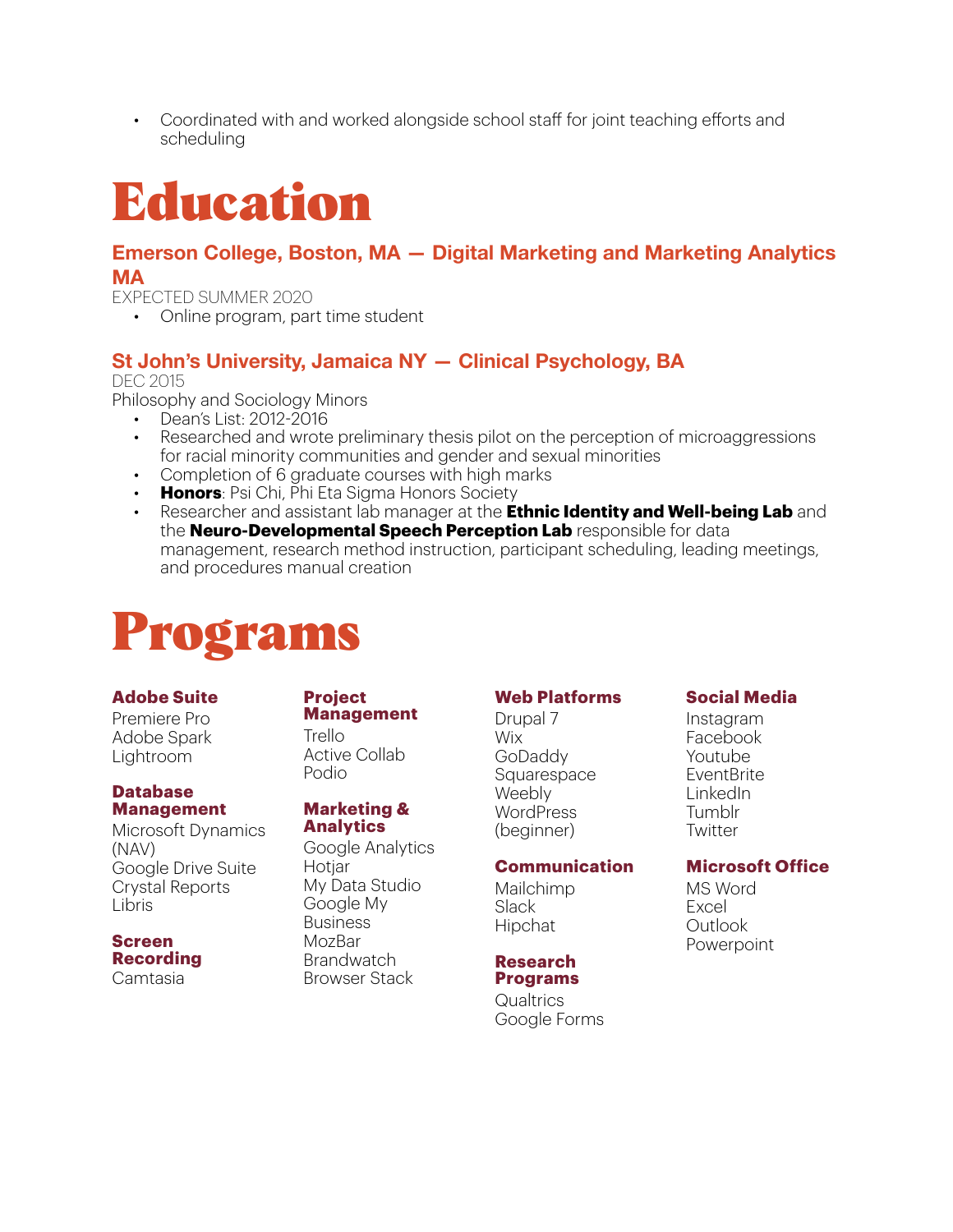# **Certifications**

**Google Analytics Individual Qualification (IQ),** Analytics Academy by Google NOV 2019



#### **St. John's Debate Society**

- 2015 Bards University Semifinalist, 2015 Alaska Nationals, 2016 Budapest Open participant
- Scheduled, organized, and hosted a public debate in partnership with outside organizations regarding progressive issues within gender and sexual minority communities
- Debated English National Champions at the English Speaking Union in Manhattan, NY

### Skills

- Intuitive UX design
- Brand development
- Identifying niche markets
- Knowledge of copyright, usage permissions, releases, and other pertinent legal issues for images
- Making websites more handicap accessible and ADA compliant

# Equipment Knowledge

#### **Lighting Modifiers**

(softboxes, octoboxes, umbrellas, snoots, grids, gels, etc). Off camera flash, continuous lighting, ring lights. Lighting placement

#### **Camera Systems**

Sony mirrorless line, Canon DSLRs, FujiFilm, and GoPros

#### **Video Stabilization**

Monopods and tripods, Gimbal (Ronin M), motorized and manual sliders, timelapse 360 pan gear, GoPro accessories, shoulder rig, camera cages, etc

#### **Audio**

Wired and wireless lay mics. shotgun mics, boom poles, stereo mics, designated recorders

#### **Computer Operating Systems**

Windows 7, Windows 10, Chrome OS, Mac/Apple

### **Other Experience**

**Brand Manager,** EnFuse Fitness, APRIL 2019 - JAN 2020 (PT) **Seasonal Painter Supervisor,** Westfield State, MAY 2012 - JUL 2016 **Secretary,** JJS Financial, JAN 2012 - APRIL 2012 **Kitchen Staff,** Landmark at Monastery Heights, JUL 2010 - AUG 2012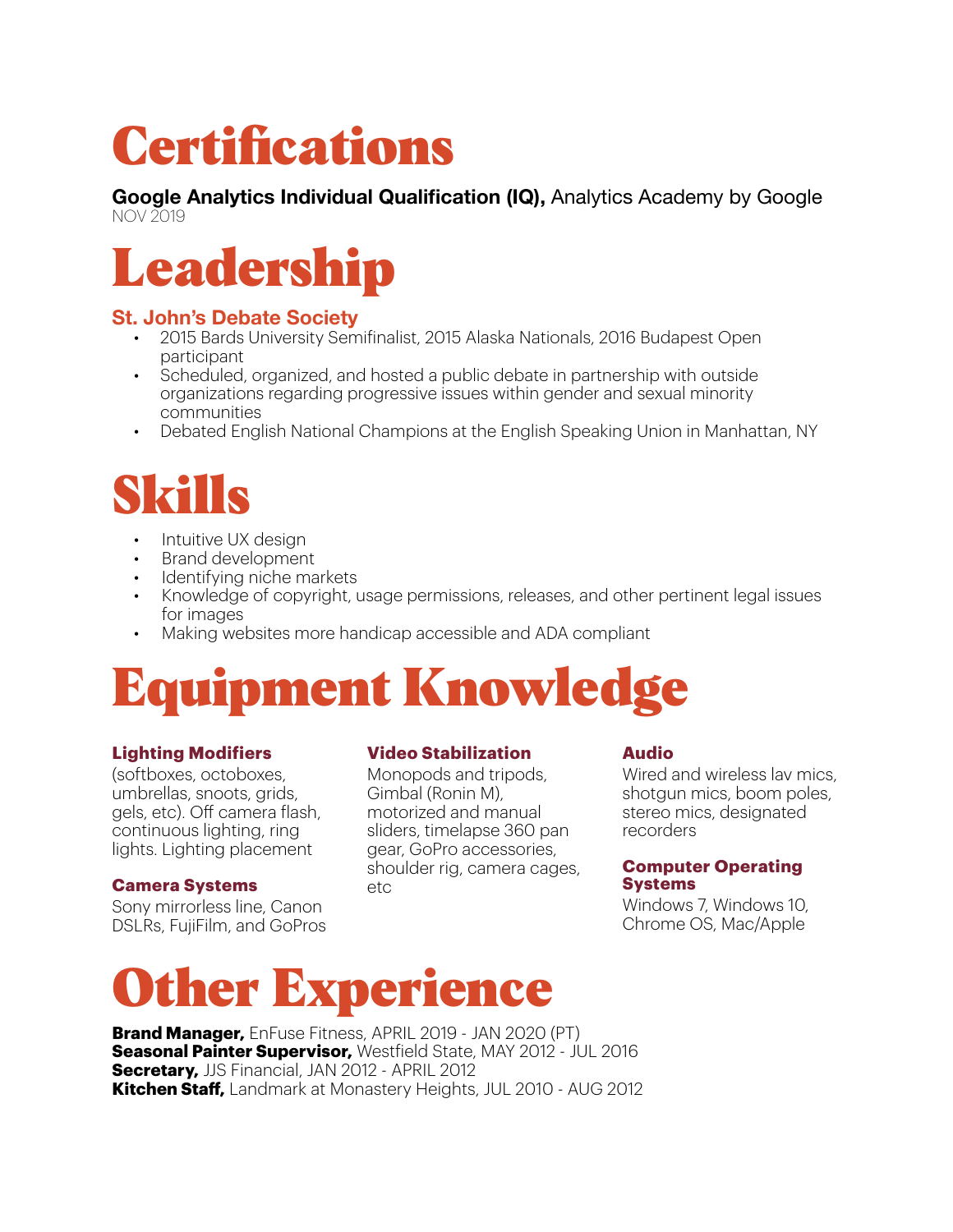### Talks & Presentations

**How the foundations of UX can bring resumes into the 21st century** — Presentation NERD Summit, MARCH 2020

**Et tu Brute? Intuitive UX, meet Brutalism** — Presentation NERD Summit, MARCH 2020

**Making Strides to ADA Compliance** — 101 level Presentation Western MA Podcamp, FEB 2020

**Foundations of Intuitive UX**  $-$  101 level Presentation Western MA Podcamp, FEB 2020

**Marketing Analytics: an Intro to Google Analytics** — Presentation Yankee Candle Village, MAY 2019

**Intro to Off Camera Flash** — Presentation Kat Kattler Photography Studio, MAR 2019 & Yankee Candle Village, MAY 2019

**Resume Building: How applying web principles will better showcase your skills** — 3 hr. Presentation and Interactive Group Workshopping The Red Barn, MAY 2019 & Yankee Candle Village, MAY 2019

**Making Your Business More Queer Inclusive** — Lecture The Red Barn, APRIL 2019

**Fix Your Website: Basics of User-friendly Web Design** — 3 hr. Presentation and Interactive Group Workshopping The Red Barn, APRIL 2019 & Yankee Candle Village, MAY 2019

**ADA Compliance: Making Your Website More Handicap Accessible** — Lecture The Red Barn, APRIL 2019

**Et tu Brute? Intuitive User Design Meets Brutalism** — Lecture and Q&A Northampton Nerd Nite, FEB 2019

**Google Analytics 101: User Demographics, Page Trafic Comparisons, and Asking the Right Questions** — Lecture and Q&A Podcamp Un-conference, FEB 2019

**Google Analytics 201: Secondary Dimensions** — Lecture Podcamp Un-conference, FEB 2019

**Going Toe to Toe: Trans Identities and Digital Footprints** — Lecture and Interactive Workshop Facilitated by Amherst College for 9th Annual Five College Queer Gender and Sexuality Conference, MAR 2018

**Photography Queeries: a How To Guide for Marketing, Inclusivity, and Welcoming Your LGBT+ Client** — Lecture

Facilitated by PUG (Photography Networking Group) in partnership with Shana Perry of Love & Perry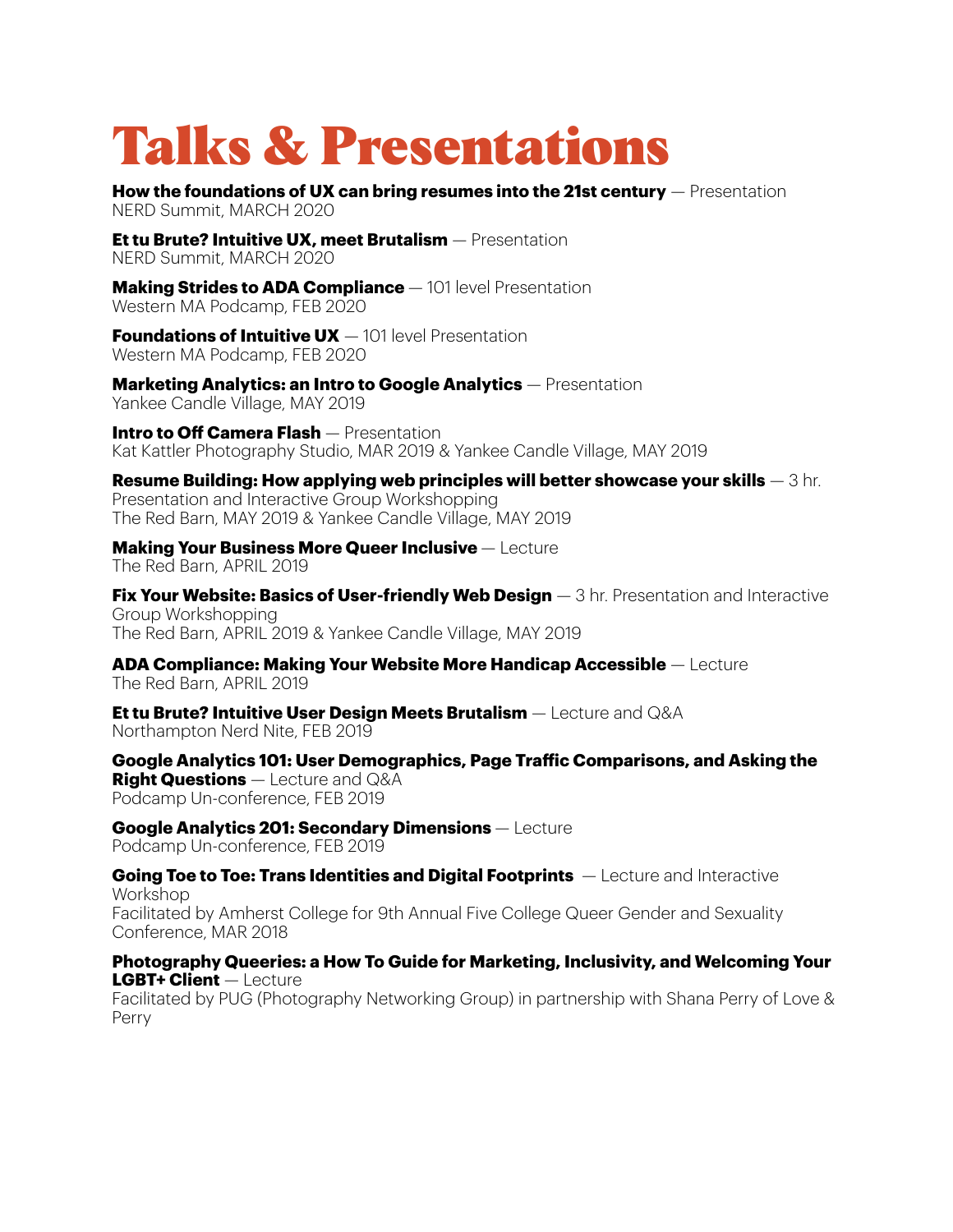# Photography Features in Published Works

**Keep them laughing: Stand-up comics make their way in the Valley**, Hampshire Gazette | MAR 2019

**100 MOST STYLISH DAPPERQS 2018**, Dapper Q (for my work with a former project, "Right Click Queer) | JUNE 2018

**San Juan Mayor Carmen Yulin Cruz to Mt. Holyoke students: 'True leadership comes from the heart,'** The Valley Advocate | APRIL 2018

**Wishbone Zoe**, The Valley Advocate (print) | FEB 2018

**Meet Caitlin Shea of Caitlin Shea Photography in Holyoke,** BostonVoyager Magazine | DEC 2017

**Rob Deza's Story**, Holdfast | NOV 2017

**Brides, Grooms, And Their Accessories,** The Valley Advocate | AUG 2017

**OFF OFF OFF BROADWAY**, Take Magazine | JULY 2017

**Basemental: The Leafies are a Guerilla Band,** The Valley Advocate | JULY 2017

**Brickabrack**, The Valley Advocate (print) | JULY 2017

**Smith College School for Social Work**: InDepth, (front page feature) | FALL 2016

**Style Profile: Gabrielle Ricci, NYC**, Qwear | MARCH 2016

T**op 10: The best cheap things to do in Brooklyn this week, punk opera edition,** Brokeland | JAN 2016



**6 Ways to Have a More Trans-Inclusive Wedding,** Catalyst Wedding Co. | OCT 2018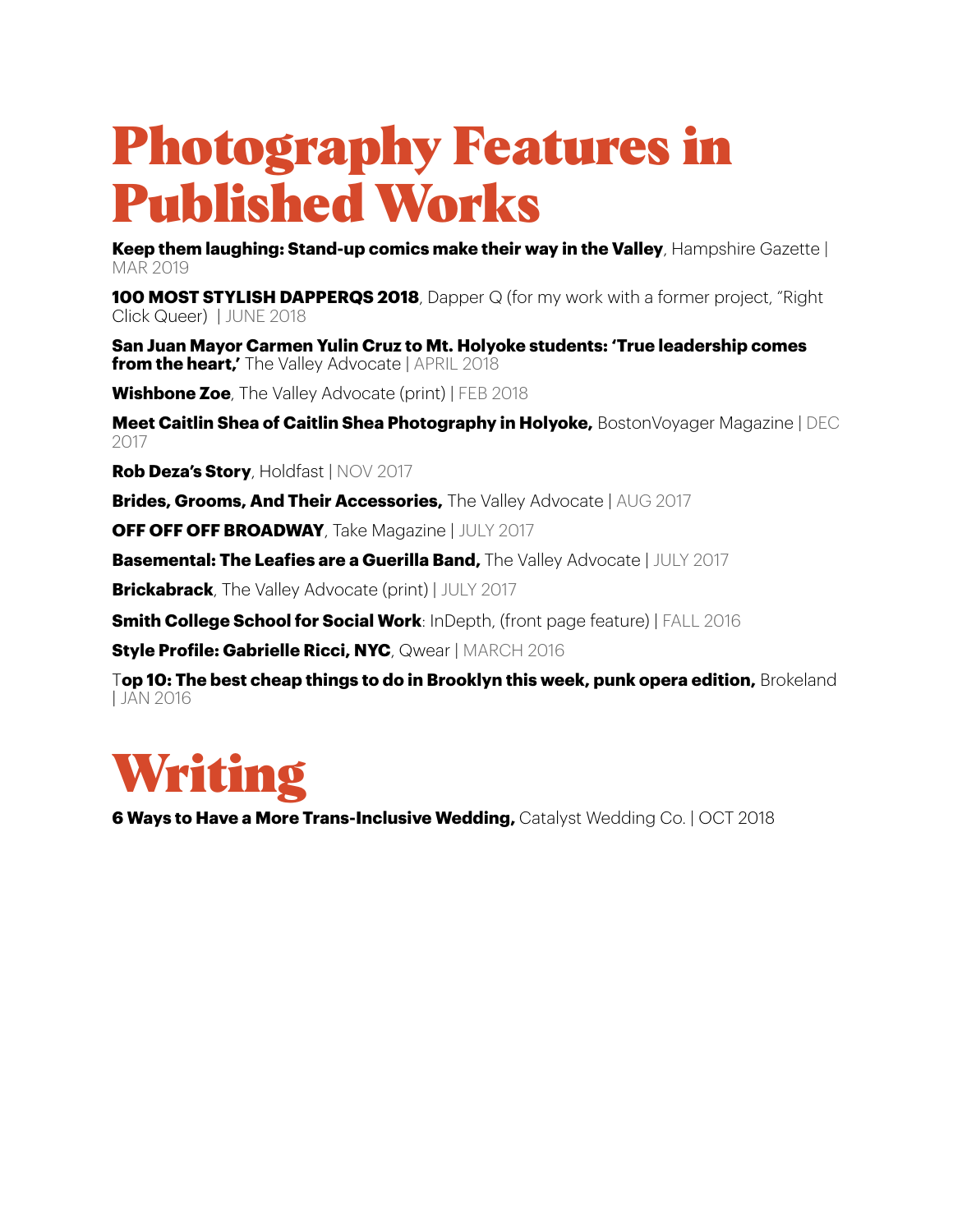### Conferences

**CANCELED\* AIGA Design Conference**

MARCH 2020, \*COVID-19

**NERD Summit** (moved remote because of COVID-19) MARCH 2020

**Podcamp Un-conference**

FEB 2020

**Higher Ed Analytics Conference,** Developing a data informed culture, Maximizing analytics guided profit, Communicating analytics with faculty, Measurement strategies, GA insights for SEO/SEM, Cutting email audience while boosting conversion rates, Measuring advertising landing pages for Gen Z, Connecting campaign data dots, Decision matrices,Streamlining social media reporting FEB 2020

**NEDcamp,** FOMO? Take Control of Your Career!, The Top 5 Business Goals A Website Needs to Achieve, Keynote - The Three Circles of Digital Care, Accessibility 102: Slightly Beyond the Development Basics, Typographic Design Innovation with Modern CSS & Variable Fonts NOV 2019

**NEDcamp, Drupal 8 Full Day Intensive,** Leslie Glynn (Drupal Association Board of Directors and Aaron Winborn Award recipient) NOV 2019

**NERD Summit Day 1,** Select Talks: Lessons from Homer's Car in Human-Centered Design, #Voicefirst: Ready Your Content to Search 50% of Global Searches, User-Story Driven Thread Modeling MAR 2019

**NERD Summit Day 2,** Dealing with Open Source Licences, Design Systems: Nerding out on UI Components, A New Resource-Centric Approach to Sales, Beta Testing in Your Business, The Interdisciplinarity of Digital Product Design, Strategies for Ongoing Client Success, Test Driven Development MAR 2019

**Podcamp Un-conference,** Focus on Social Media and Podcast marketing FEB 2019

**Civil Liberties and Public Policy:** Building the Movement for Reproductive Freedom Conference Attendee and Photographer, APRIL 2018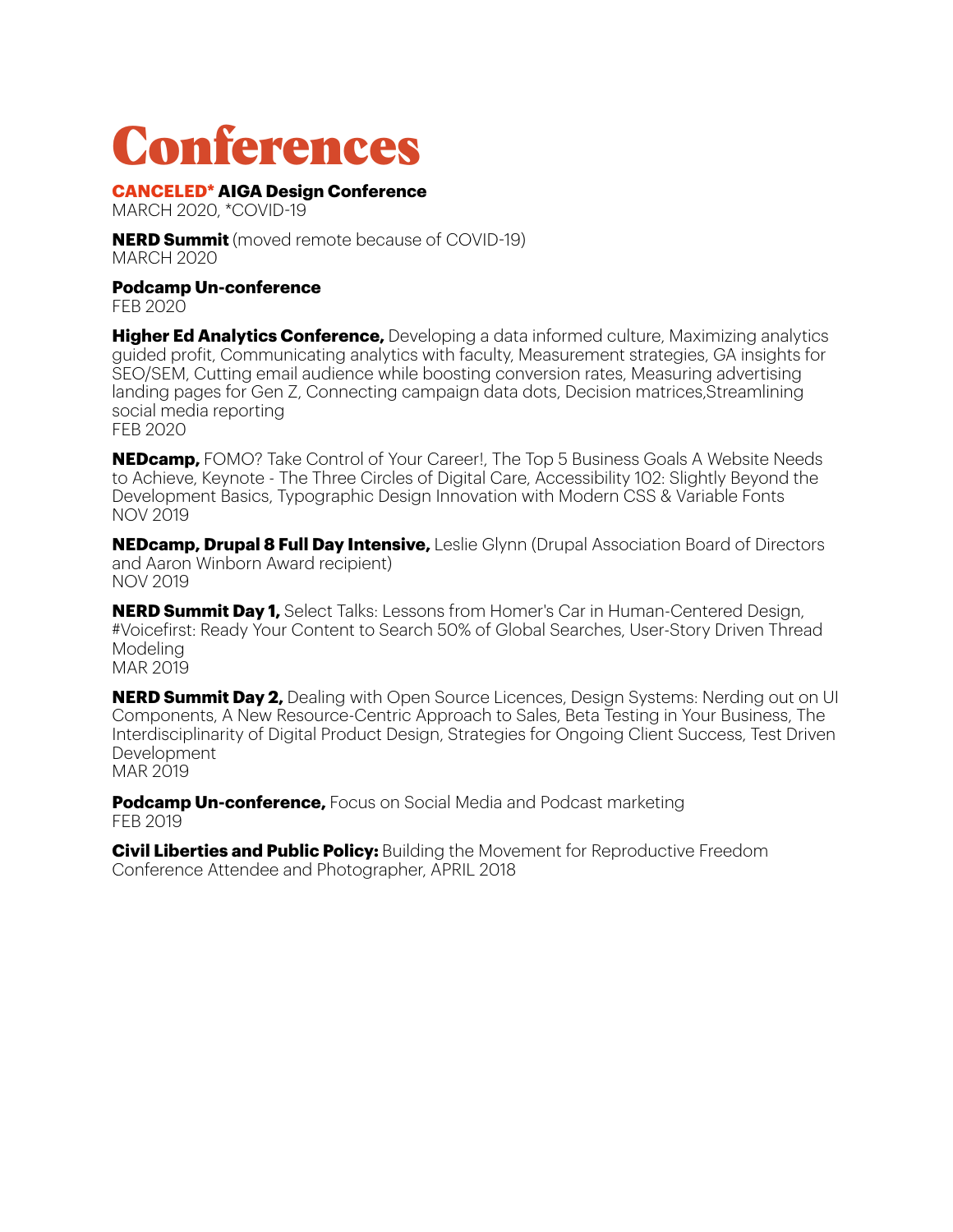

#### **They Keep Bees** — Full digital rebrand

Shepherded new brand identity with visuals associated with Ukranian heritage and beekeepers. Created clear navigation that differentiated two distinct services. Guided tone and hierarchy with goals of decreasing users' cognitive load. Guided a tailored drip campaign to promote their book release.

**EnFuse Fitness** — Full digital rebrand

Strategize, build, and relaunch brand for better traction and brand clarity. Strategize and draft new content and key messaging. Create wireframes, improve SEO, intuitive UX design, page architecture, and establish and manage social media.

Brian Marsh Photography — Full digital rebrand

Polish brand messaging, better define and cull image galleries, create a style guide, textually and visually create supporting print pieces, define user journey, draft and copy edit blogs, FAQs, and major pages.

#### **Bitten** — Media manager

Website creation, Google Analytics Implementation, integrated Qualtrics survey form, and basic animate features. Assisted in social media outreach in select target groups in a grassroots effort to drive more web trafic, survey participants, and story submission. Now under a new brand manager.

# Attended Workshops

**Getting To Free: Personal Transformation Toward Collective Liberation,** JLove Calderón, JAN 2020

**Supporting Students on the Margins: A Case for Real Inclusion,** Dr. Anthony Jack, author of "The Privileged Poor," JAN 2020

**Challenge the Process**, Rethinking and organizing change in collaborative projects, JAN 2020

**Gender 101 and Trans Inclusive Practices,** T.J. Jourian, JAN 2020

**Bringing digital personalization strategies to your projects,** Ellen Diamond (Oomph Inc) , online stream from 2019's NED Camp, DEC 2019

**Content Management: A Job For Humans, Rachael Frank (Gravity Switch), online stream** from 2019's NERD Summit, DEC 2019

**Climate Crisis,** CT Forum with featured speakers Dr. Ayana Elizabeth Johnson, David Wallace-Wells, and Gina McCarthy**,** NOV 2019

**Trans Inclusion at Women's Colleges,** Dean Spade Associate, Professor at Seattle University School of Law, NOV 2019

**Accessibility and Inclusion: The Intersections of Disability Justice and LGBTQ Rights,** Mia Mingus, OCT 2019

**SANS Cybersecurity Awareness Training,** Mount Holyoke College, AUG 2019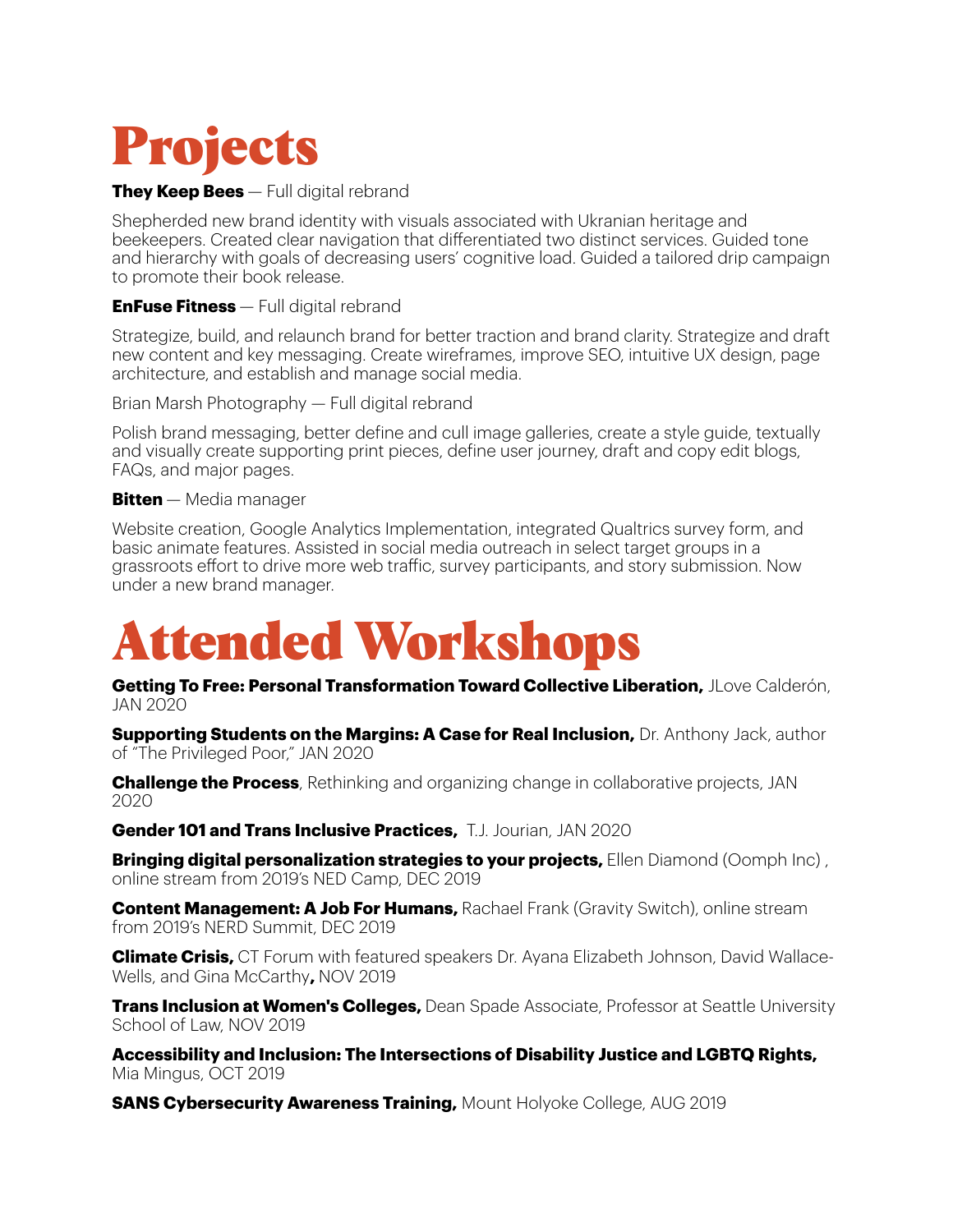**Photo Wonders: The Life and Work of Extraordinary Photographers,** at panelist discussion by Lynsey Addario, Brian Skerry, Pete Souza and Moderated by Lucky Nalpathanchil, MAR 2019

**Workplace Harassment: Fundamentals** - Higher, Ed EduRisk by United Educators, FEB 2019

**Succeeding in a Micro-Moments World,** Len Gendron, Greater Holyoke Chamber of Commerce and SCORE Western Massachusetts, FEB 2019

**Storytelling 101,** Dan Desrochers and Lauren Simmonds, Podcamp Un-conference, FEB 2019

**Growing Engagement Across Instagram and Facebook,** Jamie Cocco, Podcamp Unconference, FEB 2019

**Legal Update for Title IX and Related Laws,** Saudra K. Schuster, JD of alIXa, DEC 2018

**Grant Writing 101.** Easthampton Cultural Council LCC, SEPT 2018

**Get Press Ready: Media Relations for Artists,** Sarah Platanitis of Assets for Artists, MAY 2018

**SEO for PR Pros: Search can Help You Get Your Message Out**, Andy Crestodina via Meltwater, MAY 2018

**Mailchimp 201 and 101,** Meredith Esquivel, Digital Marketing Whaler of Whole Whale, In Person Training Intensive, APRIL 2018

**Inbound Fundamentals,** Lindsay Thibeault, Senior Inbound Professor at Hubspot**,** Online Lecture, JAN 2018

**Avoiding Social Engineering and Phishing Attacks,** Joe Ruotolo and Thoama Yang of the Harold Grinspoon Foundation, Inservice, JAN 2018

**Discover How to Improve Your SEO with Social Media,** Jason, Director of Social Media with Jumpcrew, Webinar, DEC 2017

**The Importance of Building a Social Calendar,** Jason, Director of Social Media with Jumpcrew,, Webinar, DEC 2017

**Instagram Marketing Essentials,** Martrell Harris with Jumpcrew, Webinar, DEC 2017

**How Consistent Visual Guidelines Improve Brand Awareness, Afinity, and Recall: Everything you need to know about creating consistently on-brand visual content,** Alex Direnzo, Content Strategist for Shutterstock Custom, Webinar, DEC 2017

**Employer Branding on Linkedin,** Viveka Von Rosen, Online Lecture, DEC 2017

**Marketing Foundations: Competitive Market Analysis,** Deidre Breakenridge, Online Lecture, DEC 2017

**Marketing Foundations: Value Proposition Development,** Chris Goward, Online Lecture, DEC 2017

**Intro To Flash Photography Taken, Mark Wallace, Online Lecture, NOV 2017** 

**Digging Deep for Purpose and Profit**, Sarah Prall, In-Person Lecture by PUG, MAR 2017

**Going Beyond Boosting for Business: Facebook Marketing,** Crystal Childs, Founder and Marketing Director at Splash Marketing and Creative, In-Person Lecture facilitated by PUG, DEC 2016

**Finding Your Super Power: A Talk About Branding,** Sandra Costello, In-Person Lecture facilitated by PUG, NOV 2016